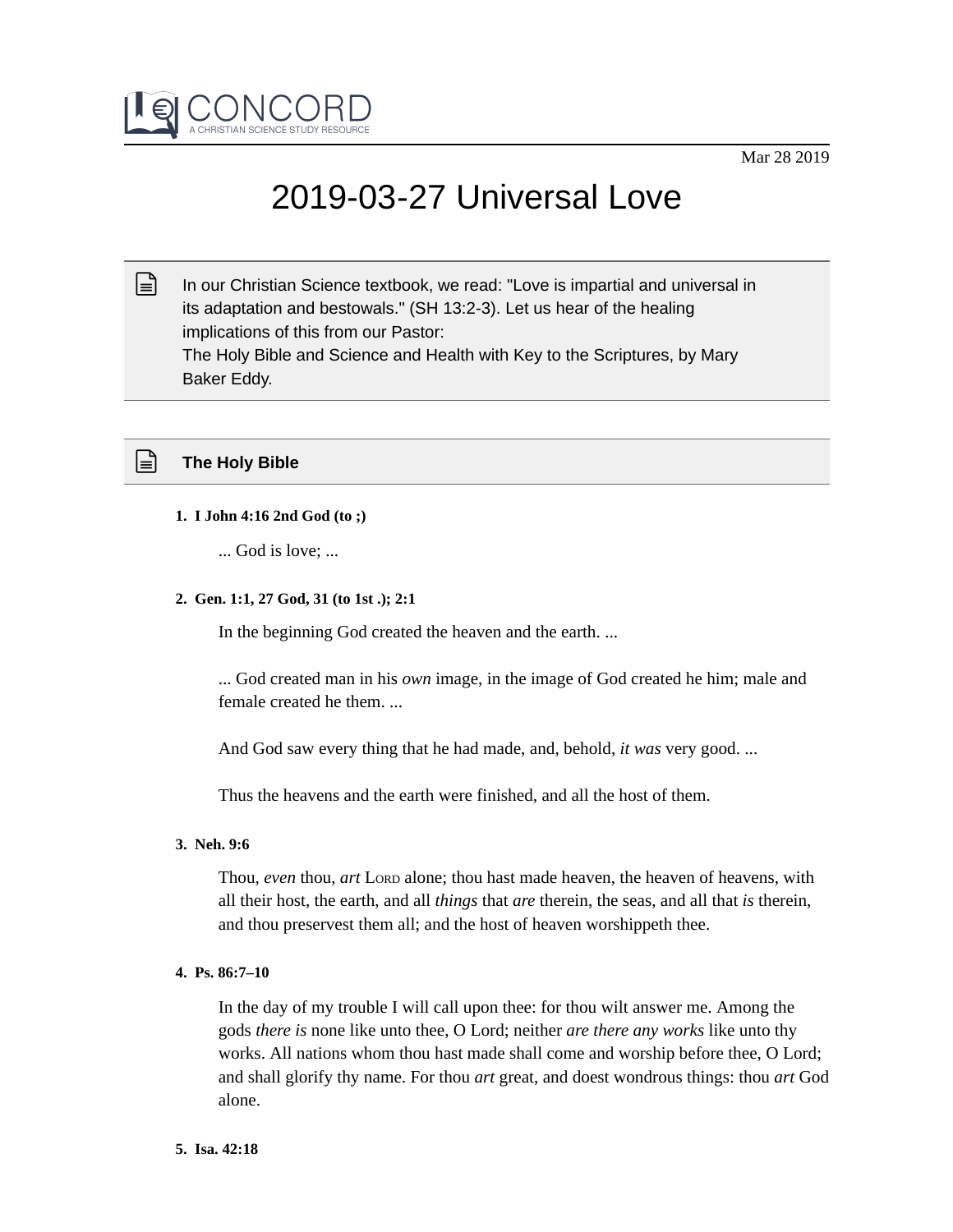Hear, ye deaf; and look, ye blind, that ye may see.

## **6. Matt. 20:30–34**

¶ And, behold, two blind men sitting by the way side, when they heard that Jesus passed by, cried out, saying, Have mercy on us, O Lord, *thou* son of David. And the multitude rebuked them, because they should hold their peace: but they cried the more, saying, Have mercy on us, O Lord, *thou* son of David. And Jesus stood still, and called them, and said, What will ye that I shall do unto you? They say unto him, Lord, that our eyes may be opened. So Jesus had compassion *on them,* and touched their eyes: and immediately their eyes received sight, and they followed him.

## **7. Luke 17:12–14**

And as he entered into a certain village, there met him ten men that were lepers, which stood afar off: And they lifted up *their* voices, and said, Jesus, Master, have mercy on us. And when he saw *them,* he said unto them, Go shew yourselves unto the priests. And it came to pass, that, as they went, they were cleansed.

## **8. Acts 3:1–10**

Now Peter and John went up together into the temple at the hour of prayer, *being* the ninth *hour*. And a certain man lame from his mother's womb was carried, whom they laid daily at the gate of the temple which is called Beautiful, to ask alms of them that entered into the temple; Who seeing Peter and John about to go into the temple asked an alms. And Peter, fastening his eyes upon him with John, said, Look on us. And he gave heed unto them, expecting to receive something of them. Then Peter said, Silver and gold have I none; but such as I have give I thee: In the name of Jesus Christ of Nazareth rise up and walk. And he took him by the right hand, and lifted *him* up: and immediately his feet and ankle bones received strength. And he leaping up stood, and walked, and entered with them into the temple, walking, and leaping, and praising God. And all the people saw him walking and praising God: And they knew that it was he which sat for alms at the Beautiful gate of the temple: and they were filled with wonder and amazement at that which had happened unto him.

## **9. Isa. 52:9–11**

¶ Break forth into joy, sing together, ye waste places of Jerusalem: for the LORD hath comforted his people, he hath redeemed Jerusalem. The LORD hath made bare his holy arm in the eyes of all the nations; and all the ends of the earth shall see the salvation of our God. ¶ Depart ye, depart ye, go ye out from thence, touch no unclean *thing;* go ye out of the midst of her; be ye clean, that bear the vessels of the LORD.

#### **10. Rom. 12:1, 2**

I beseech you therefore, brethren, by the mercies of God, that ye present your bodies a living sacrifice, holy, acceptable unto God, *which is* your reasonable service. And be not conformed to this world: but be ye transformed by the renewing of your mind, that ye may prove what *is* that good, and acceptable, and perfect, will of God.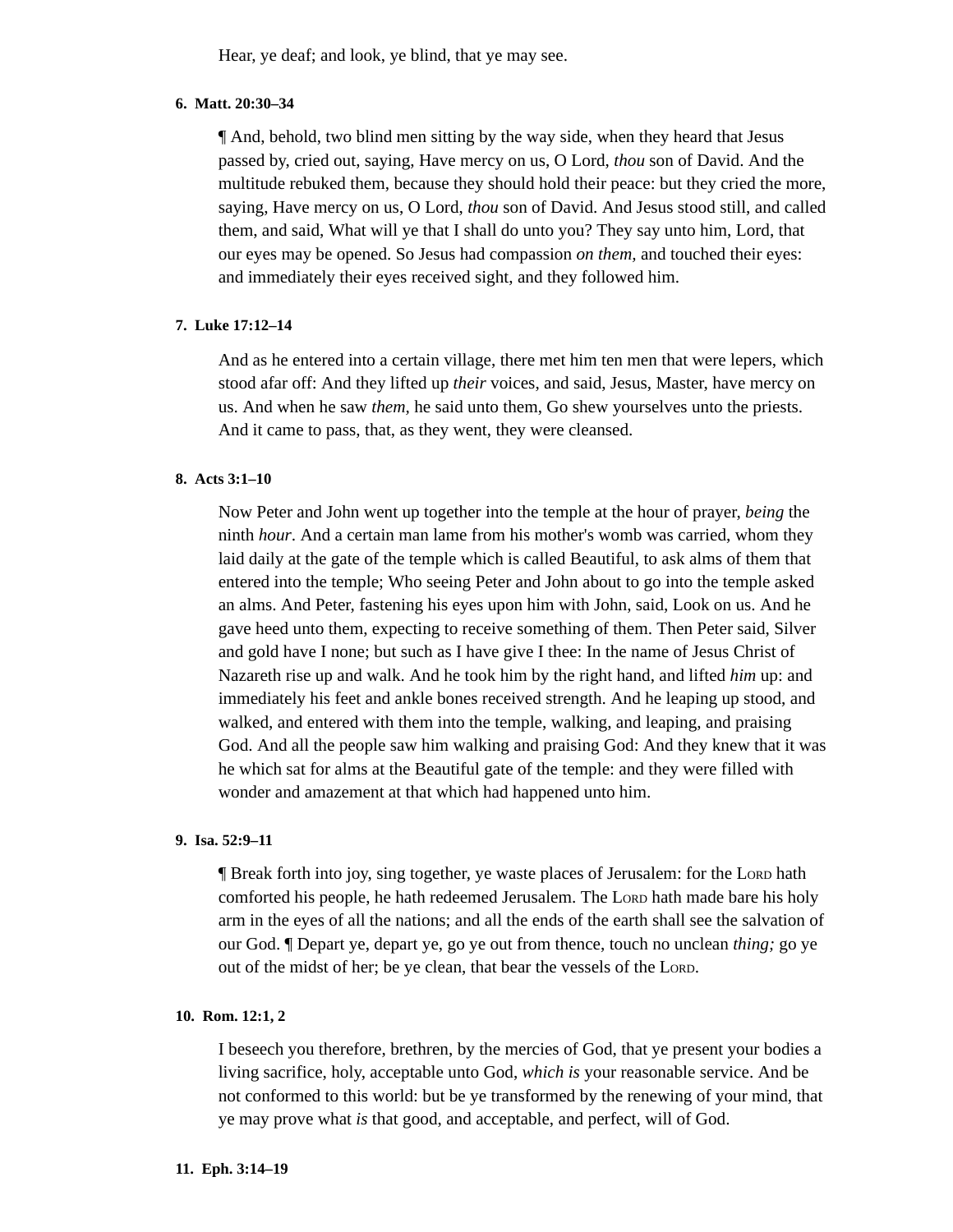For this cause I bow my knees unto the Father of our Lord Jesus Christ, Of whom the whole family in heaven and earth is named, That he would grant you, according to the riches of his glory, to be strengthened with might by his Spirit in the inner man; That Christ may dwell in your hearts by faith; that ye, being rooted and grounded in love, May be able to comprehend with all saints what *is* the breadth, and length, and depth, and height; And to know the love of Christ, which passeth knowledge, that ye might be filled with all the fulness of God.

#### **12. Rom. 8:35, 37–39**

Who shall separate us from the love of Christ? *shall* tribulation, or distress, or persecution, or famine, or nakedness, or peril, or sword? ...

Nay, in all these things we are more than conquerors through him that loved us. For I am persuaded, that neither death, nor life, nor angels, nor principalities, nor powers, nor things present, nor things to come, Nor height, nor depth, nor any other creature, shall be able to separate us from the love of God, which is in Christ Jesus our Lord.

## **13. I John 5:3, 4**

For this is the love of God, that we keep his commandments: and his commandments are not grievous. For whatsoever is born of God overcometh the world: and this is the victory that overcometh the world, *even* our faith.

#### **14. Zeph. 3:14, 15**

¶ Sing, O daughter of Zion; shout, O Israel; be glad and rejoice with all the heart, O daughter of Jerusalem. The LORD hath taken away thy judgments, he hath cast out thine enemy: the king of Israel, *even* the LORD, *is* in the midst of thee: thou shalt not see evil any more.

# **Science and Health**

#### **1. SH 414:21–23, 26**

The Scripture declares, "The Lord He is God [good]; there is none else beside Him." Even so, harmony is universal, and discord is unreal. ... Keep in mind the verity of being, — that man is the image and likeness of God, in whom all being is painless and permanent. Remember that man's perfection is real and unimpeachable, whereas imperfection is blameworthy, unreal, and is not brought about by divine Love.

## **2. SH 302:25 (only)**

God is Love.

#### **3. SH 140:23–27; 141:1–3, 10–21**

The Jewish tribal Jehovah was a man-projected God, liable to wrath, repentance, and human changeableness. The Christian Science God is universal, eternal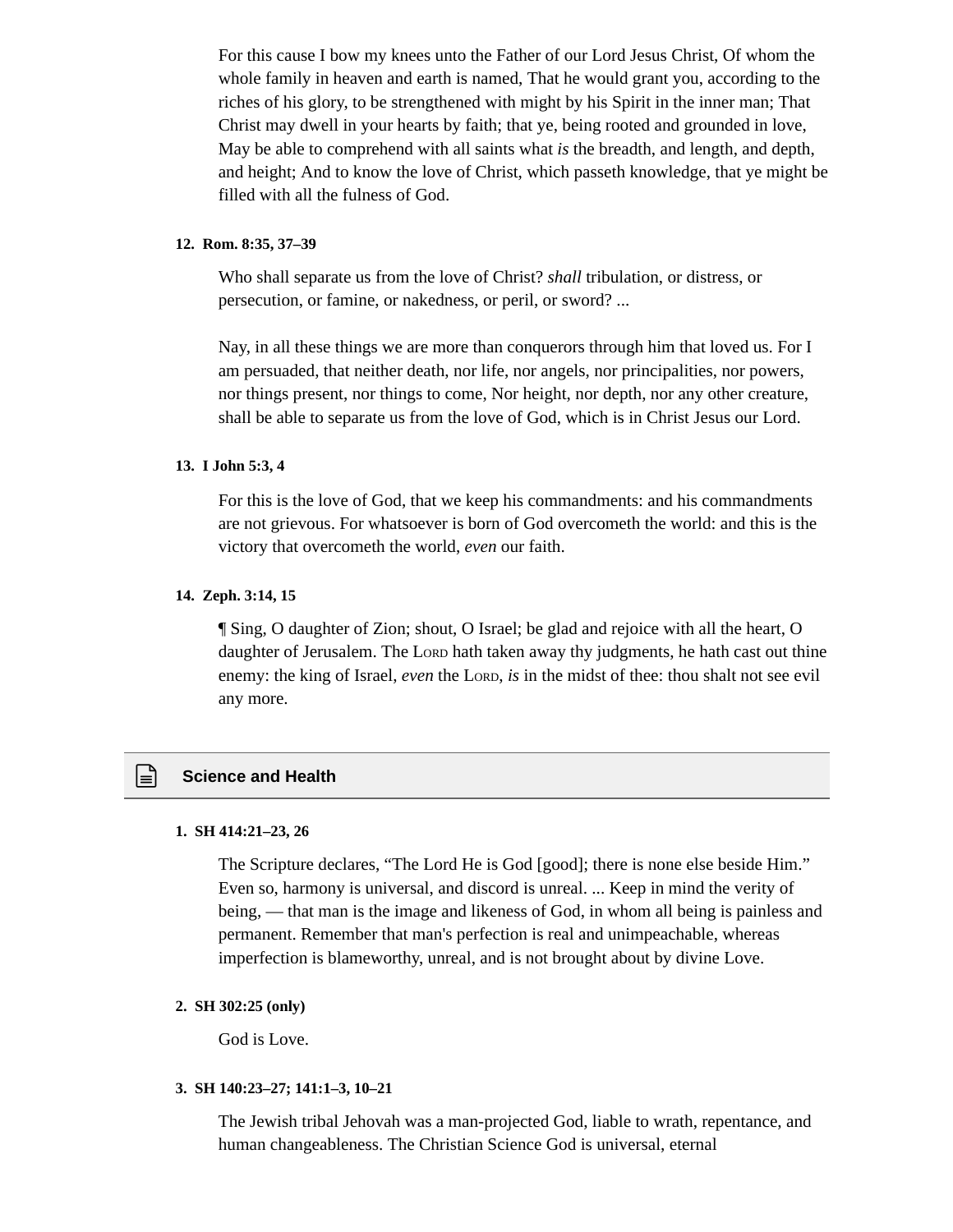, divine Love, which changeth not and causeth no evil, disease, nor death. ...

Anthropomorphism

This indicates the distance between the theological and ritualistic religion of the ages and the truth preached by Jesus. ...

All revelation (such is the popular thought!) must come from the schools and along the line of scholarly and ecclesiastical descent, as kings are crowned from a royal dynasty. In healing the sick and sinning, Jesus elaborated the fact that the healing effect followed the understanding of the divine Principle and of the Christ-spirit which governed the corporeal Jesus. For this Principle there is no dynasty, no ecclesiastical monopoly. Its only crowned head is immortal sovereignty. Its only priest is the spiritualized man. The Bible declares that all believers are made "kings and priests unto God." No ecclesiastical monopoly

# **4. SH 208:20, 31–2; 209:5, 16**

Let us learn of the real and eternal, and prepare for the reign of Spirit, the kingdom of heaven, — the reign and rule of universal harmony, which cannot be lost nor remain forever unseen.

... You should banish all thoughts of disease and sin and of other beliefs included in matter. Man, being immortal, has a perfect indestructible life. ...

Mind, supreme over all its formations and governing them all, is the central sun of its own systems of ideas, the life and light of all its own vast creation; and man is tributary to divine Mind. The material and mortal body or mind is not the man. ... Allness of **Truth** 

The compounded minerals or aggregated substances composing the earth, the relations which constituent masses hold to each other, the magnitudes, distances, and revolutions of the celestial bodies, are of no real importance, when we remember that they all must give place to the spiritual fact by the translation of man and the universe back into Spirit. In proportion as this is done, man and the universe will be found harmonious and eternal. **Spiritual** translation

# **5. SH 476:28–5**

When speaking of God's children, not the children of men, Jesus said, "The kingdom of God is within you;" that is, Truth and Love reign in the real man, showing that man in God's image is unfallen and eternal. Jesus beheld in Science the perfect man, who appeared to him where sinning mortal man appears to mortals. In this perfect man the Saviour saw God's own likeness, and this correct view of man healed the sick. Thus Jesus taught that the kingdom of God is intact, universal, and that man is pure and holy. The kingdom within

# **6. SH 393:29–30, 32; 394:10, 25–29**

Man is never sick, for Mind is not sick and matter cannot be. ... It is well to be calm in sickness; to be hopeful is still better; but to understand that sickness is not real and that Truth can destroy its seeming reality, is best of all, for this understanding is the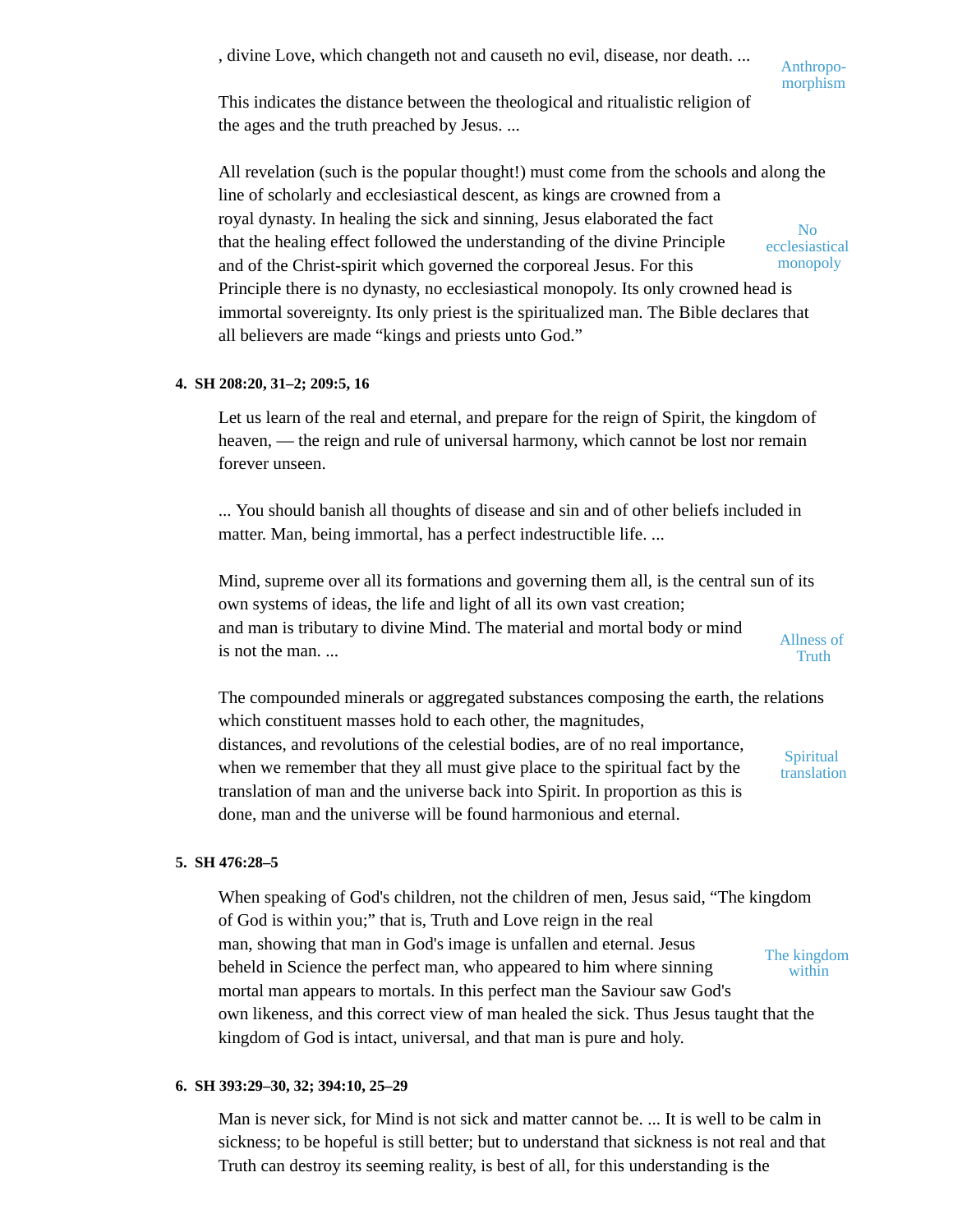universal and perfect remedy.

... The admission that any bodily condition is beyond the control of Mind disarms man, prevents him from helping himself, and enthrones matter through error. To those struggling with sickness, such admissions are discouraging, — as much so as would be the advice to a man who is down in the world, that he should not try to rise above his difficulties.

... Is there no divine permission to conquer discord of every kind with harmony, with Truth and Love?

We should remember that Life is God, and that God is omnipotent.

# **7. SH 364:32–6**

Did the careless doctor, the nurse, the cook, and the brusque business visitor sympathetically know the thorns they plant in the pillow of the sick and the heavenly homesick looking away from earth, — Oh, did they know! — this knowledge would do much more towards healing the sick and preparing their helpers for the "midnight call," than all cries of "Lord, Lord!" **Compassion** requisite

# **8. SH 395:6–11, 15–23, 27; 396:1**

Like the great Exemplar, the healer should speak to disease as one having authority over it, leaving Soul to master the false evidences of the corporeal senses and to assert its claims over mortality and disease. The same Principle cures both sin and sickness. ... Divine authority

Prayers, in which God is not asked to heal but is besought to take the patient to Himself, do not benefit the sick. An ill-tempered, complaining, or deceitful person should not be a nurse. The nurse should be cheerful, orderly, punctual, patient, full of faith, — receptive to Truth and Love. Aids in sickness

It is mental quackery to make disease a reality — to hold it as something seen and felt — and then to attempt its cure through Mind. ... Mental practice, which holds disease as a reality, fastens disease on the patient, and it may appear in a more alarming form.

... One should never hold in mind the thought of disease, but should efface from thought all forms and types of disease, both for one's own sake and for that of the patient.

Effacing images of disease

# **9. SH 76:18–26**

Suffering, sinning, dying beliefs are unreal. When divine Science is universally understood, they will have no power over man, for man is immortal and lives by divine authority.

The sinless joy, — the perfect harmony and immortality of Life, possessing unlimited divine beauty and goodness without a single bodily pleasure or pain, —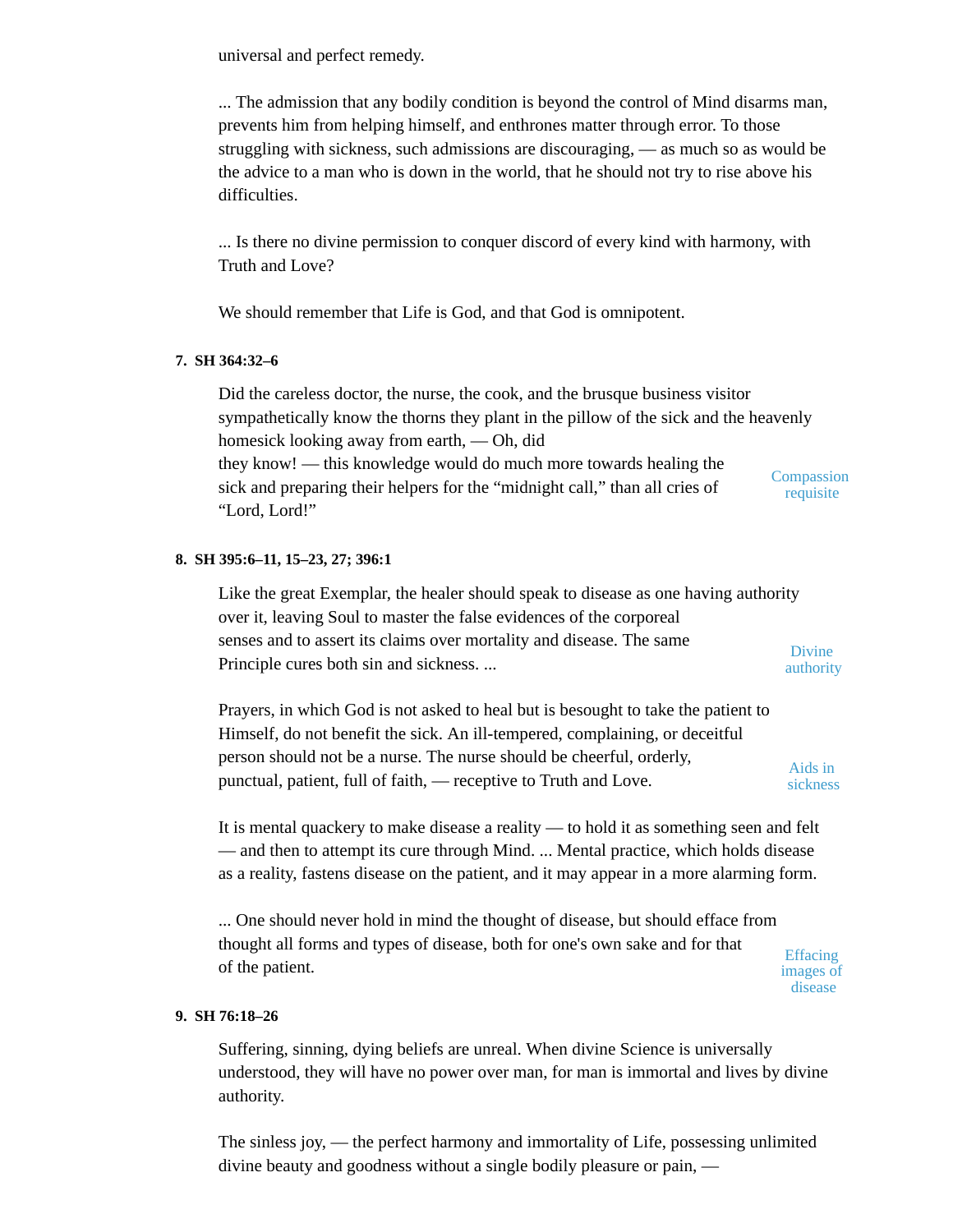constitutes the only veritable, indestructible man, whose being is spiritual.

# **10. SH 293:28**

Christian Science brings to light Truth and its supremacy, universal harmony, the entireness of God, good, and the nothingness of evil.

## **11. SH 519:9–11, 17**

Thus the ideas of God in universal being are complete and forever expressed, for Science reveals infinity and the fatherhood and motherhood of Love. ... How shall we declare Him, till, in the language of the apostle, "we all come in the unity of the faith, and of the knowledge of the Son of God, unto a perfect man, unto the measure of the stature of the fulness of Christ"?

#### **12. SH 266:18 Universal**

Universal Love is the divine way in Christian Science.

# **Hymns**

## **1. Hymn. 35:1–3**

Christ, whose glory fills the skies, / Christ, the true, the perfect Light, / Sun of righteousness, arise, / Triumph o'er the shades of night; / Dayspring from on high, be near, / Daystar, in my heart appear. /

Dark and cheerless is the morn / Uncompanioned, Lord, by thee; / Joyless is the day's return, / Till thy mercy's beams I see; / Till they inward light impart, / Glad my eyes, and warm my heart. /

Visit then this soul of mine, / Pierce the gloom of sin and grief; / Fill me, radiancy divine, / Scatter all my unbelief; / More and more thyself display, / Shining to the perfect day.

### **2. Hymn. 444:1-3**

Be still, my heart: you rest in Love divine; / God's gracious touch has silenced grief and pain. / Love's timeless Christ allows for no decline; / In changeless being shall your health remain. / Be still, my heart: your faithful only Friend / Secures your joyful voyage without end. /

Be still, my heart: of present glories sing, / Instead of mourning for a troubled past. / Replace sad tunes with melodies that ring / Of God's rich mercy and of blessings vast. / Be still, my heart: the winds and waves recede / When to God's angel voices you give heed. /

Be still, my heart: our God casts out all fears, / Assuring you that God and man are one; / And in that oneness here and now appears / Love's everlasting life, with death